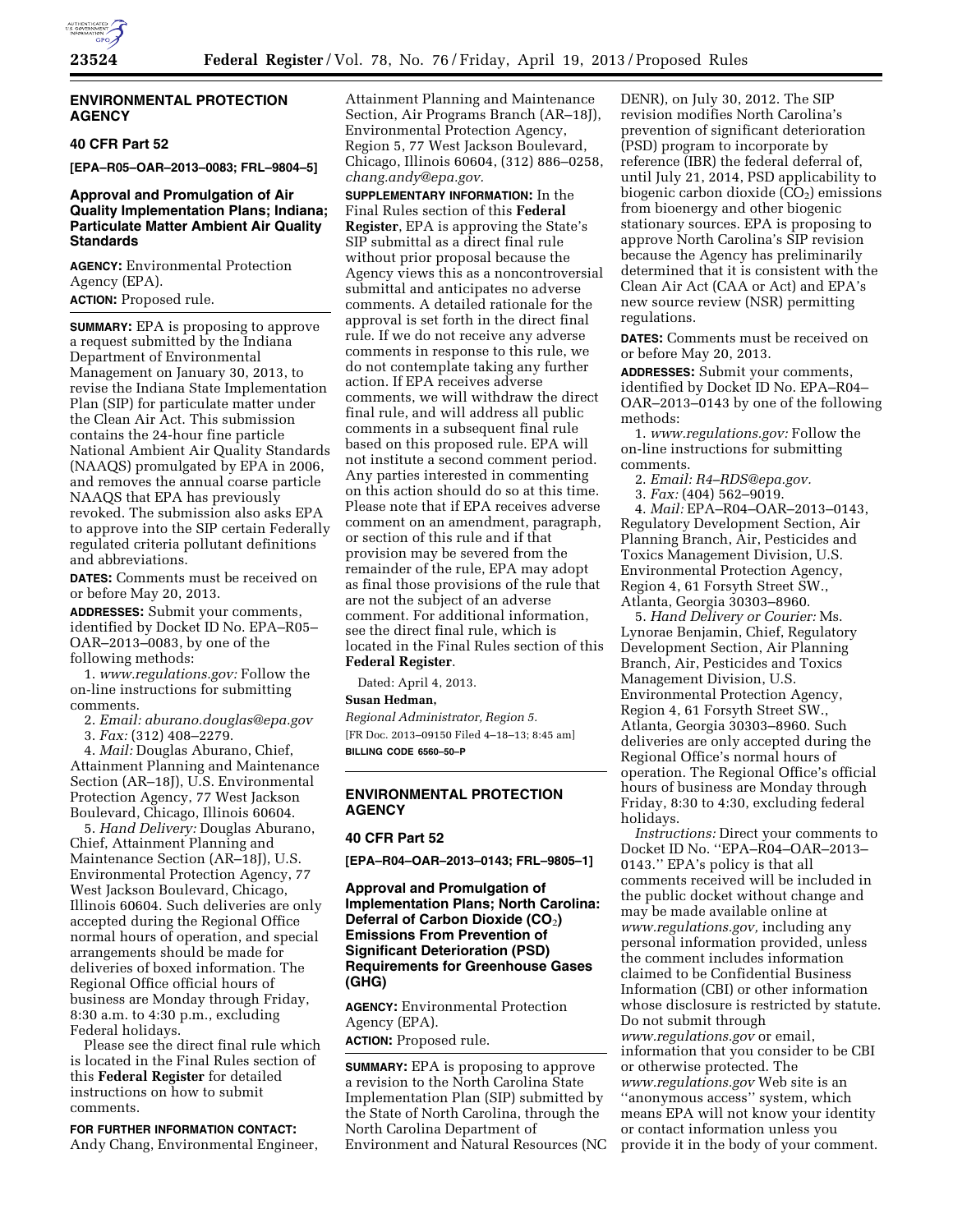If you send an email comment directly to EPA without going through *[www.regulations.gov,](http://www.regulations.gov)* your email address will be automatically captured and included as part of the comment that is placed in the public docket and made available on the Internet. If you submit an electronic comment, EPA recommends that you include your name and other contact information in the body of your comment and with any disk or CD–ROM you submit. If EPA cannot read your comment due to technical difficulties and cannot contact you for clarification, EPA may not be able to consider your comment. Electronic files should avoid the use of special characters, any form of encryption, and be free of any defects or viruses. For additional information about EPA's public docket visit the EPA Docket Center homepage at *[http://](http://www.epa.gov/epahome/dockets.htm) [www.epa.gov/epahome/dockets.htm.](http://www.epa.gov/epahome/dockets.htm)* 

*Docket:* All documents in the electronic docket are listed in the *[www.regulations.gov](http://www.regulations.gov)* index. Although listed in the index, some information is not publicly available, i.e., CBI or other information whose disclosure is restricted by statute. Certain other material, such as copyrighted material, is not placed on the Internet and will be publicly available only in hard copy form. Publicly available docket materials are available either electronically in *[www.regulations.gov](http://www.regulations.gov)* or in hard copy at the Regulatory Development Section, Air Planning Branch, Air, Pesticides and Toxics Management Division, U.S. Environmental Protection Agency, Region 4, 61 Forsyth Street SW., Atlanta, Georgia 30303–8960. EPA requests that if at all possible, you contact the person listed in the **FOR FURTHER INFORMATION CONTACT** section to schedule your inspection. The Regional Office's official hours of business are Monday through Friday, 8:30 to 4:30, excluding federal holidays.

# **FOR FURTHER INFORMATION CONTACT:** For

information regarding the North Carolina SIP, contact Mr. Richard Wong, Regulatory Development Section, Air Planning Branch, Air, Pesticides and Toxics Management Division, U.S. Environmental Protection Agency, Region 4, 61 Forsyth Street SW., Atlanta, Georgia 30303–8960. Mr. Wong's telephone number is (404) 562– 8726; email address: *[wong.richard@epa.gov.](mailto:wong.richard@epa.gov)* 

# **SUPPLEMENTARY INFORMATION:**

## **Table of Contents**

I. What action is EPA proposing?

III. What is EPA's analysis of North Carolina's SIP revision?

# IV. Proposed Action

V. Statutory and Executive Order Reviews

# **I. What action is EPA proposing?**

On July 30, 2012, NC DENR submitted a SIP revision to EPA for approval into the North Carolina SIP to IBR<sup>1</sup> the deferral until July 21, 2014, of the application of PSD permitting requirements to biogenic  $CO<sub>2</sub>$  emissions from bioenergy and other biogenic stationary sources as promulgated in the rule entitled "Deferral for  $CO<sub>2</sub>$ Emissions From Bioenergy and Other Biogenic Sources Under the Prevention of Significant Deterioration (PSD) and Title V Programs,'' Final Rule, 76 FR 43490, (July 20, 2011) (hereafter referred to as the "CO<sub>2</sub> Biomass Deferral Rule"). The July 30, 2012, SIP submittal revises North Carolina's air quality rule 15A North Carolina Administrative Code (NCAC) 02D.0544—*Prevention of Significant Deterioration Requirements for Greenhouse Gases* to IBR the version of 40 CFR 51.166 as of July 20, 2011.2 This version of 40 CFR 51.166 includes the July 20, 2011,  $CO<sub>2</sub>$  Biomass Deferral Rule revision to the definition of ''subject to regulation'' deferring PSD applicability to biogenic  $CO<sub>2</sub>$  emissions from bioenergy and other biogenic stationary sources, until July 21, 2014. Today, EPA is proposing to approve North Carolina's July 30, 2012, SIP revision.

# **II. What is the background for EPA's proposed action?**

#### *A. The GHG Tailoring Rule*

On June 3, 2010 (effective August 2, 2010), EPA promulgated a final rulemaking, entitled ''Prevention of Significant Deterioration and Title V Greenhouse Gas Tailoring Rule; Final Rule'' (hereafter referred to as the GHG Tailoring Rule), for the purpose of relieving overwhelming permitting burdens from the regulation of GHG that would, in the absence of the rule, fall on permitting authorities and sources. *See*  75 FR 31514. EPA accomplished this by tailoring the applicability criteria that determine which GHG emission sources become subject to the PSD program of the CAA. In particular, EPA established in the GHG Tailoring Rule a phase-in approach for PSD applicability and

established the first two steps of the phase-in for the largest GHG emitters.3 On, May 17, 2011,4 NC DENR submitted a SIP revision to EPA to IBR into the North Carolina SIP Rule 15 NCAC 02D.0544—the version of 40 CFR 51.166 as of June 3, 2010, and effective August 3, 2010, which included the GHG Tailoring Rule. EPA took final action to approve North Carolina's May 17, 2011, SIP revision on October 18, 2011. *See* 76 FR 64240. Please refer to the GHG Tailoring Rule for specific details on the PSD applicability provisions.

#### *B. EPA's CO*2 *Biomass Deferral Rule*

In the July 20, 2011, final rulemaking, EPA deferred until July 21, 2014, the consideration of  $CO<sub>2</sub>$  emissions from bioenergy and other biogenic sources (hereinafter referred to as "biogenic  $CO<sub>2</sub>$ emissions'') when determining whether a stationary source meets the PSD and title  $V^5$  applicability thresholds, including those for the application of best available control technology (BACT).6 Stationary sources that combust biomass (or otherwise emit biogenic  $CO<sub>2</sub>$  emissions) and construct or modify during the deferral period will avoid the application of PSD to the biogenic  $CO<sub>2</sub>$  emissions resulting from those actions. The deferral applies only to biogenic CO<sub>2</sub> emissions and does not affect non-GHG pollutants or other GHG (*e.g.,* methane and nitrous oxide) emitted from the combustion of biomass fuel. Also, the deferral only pertains to biogenic  $CO<sub>2</sub>$  emissions in the PSD and title V program and does not pertain to any other EPA programs such as the GHG Reporting Program.

Biogenic  $CO<sub>2</sub>$  emissions are defined as emissions of  $CO<sub>2</sub>$  from a stationary source directly resulting from the combustion or decomposition of biologically-based materials other than fossil fuels and mineral sources of carbon. Examples of "biogenic CO<sub>2</sub> emissions'' include, but are not limited to:

•  $CO<sub>2</sub>$  generated from the biological decomposition of waste in landfills,

<sup>5</sup> EPA's July 20, 2011, CO<sub>2</sub> Biomass Deferral Rule made changes to the federal PSD and title V permitting programs. North Carolina's July 30, 2012, submission did not revise the state's title V program to adopt the CO<sub>2</sub> deferral rule. Furthermore, the title V permitting program is not part of the North Carolina federally approved SIP.

 $^6\hspace{0.04cm}\mathrm{As}$  with the Tailoring Rule, the CO2 Biomass Deferral Rule addresses both PSD and title V requirements.

II. What is the background for EPA's proposed action?

<sup>1</sup>Throughout this document IBR means incorporate or incorporates by reference.

<sup>2</sup>The scope of the 15A NCAC 02D.0544 IBR of 40 CFR 51.166 is limited to the aspects of the federal regulation related to CO<sub>2</sub> Biomass Deferral Rule revisions. PSD applicability for all other regulated NSR pollutants, as defined at 40 CFR 51.166 and 52.21, is addressed in the North Carolina SIP by regulation 15A NCAC 02D.0530.

<sup>3</sup>Please refer to the July 12, 2012 (77 FR 41051) rulemaking finalizing GHG Tailoring Rule Step 3.

<sup>4</sup>North Carolina's proposed SIP revision incorporated a new PSD rule into North Carolina's SIP for GHG, at 15A NCAC 02D.0544*—Prevention of Significant Deterioration Requirements for Greenhouse Gases,* to address the thresholds for GHG permitting applicability.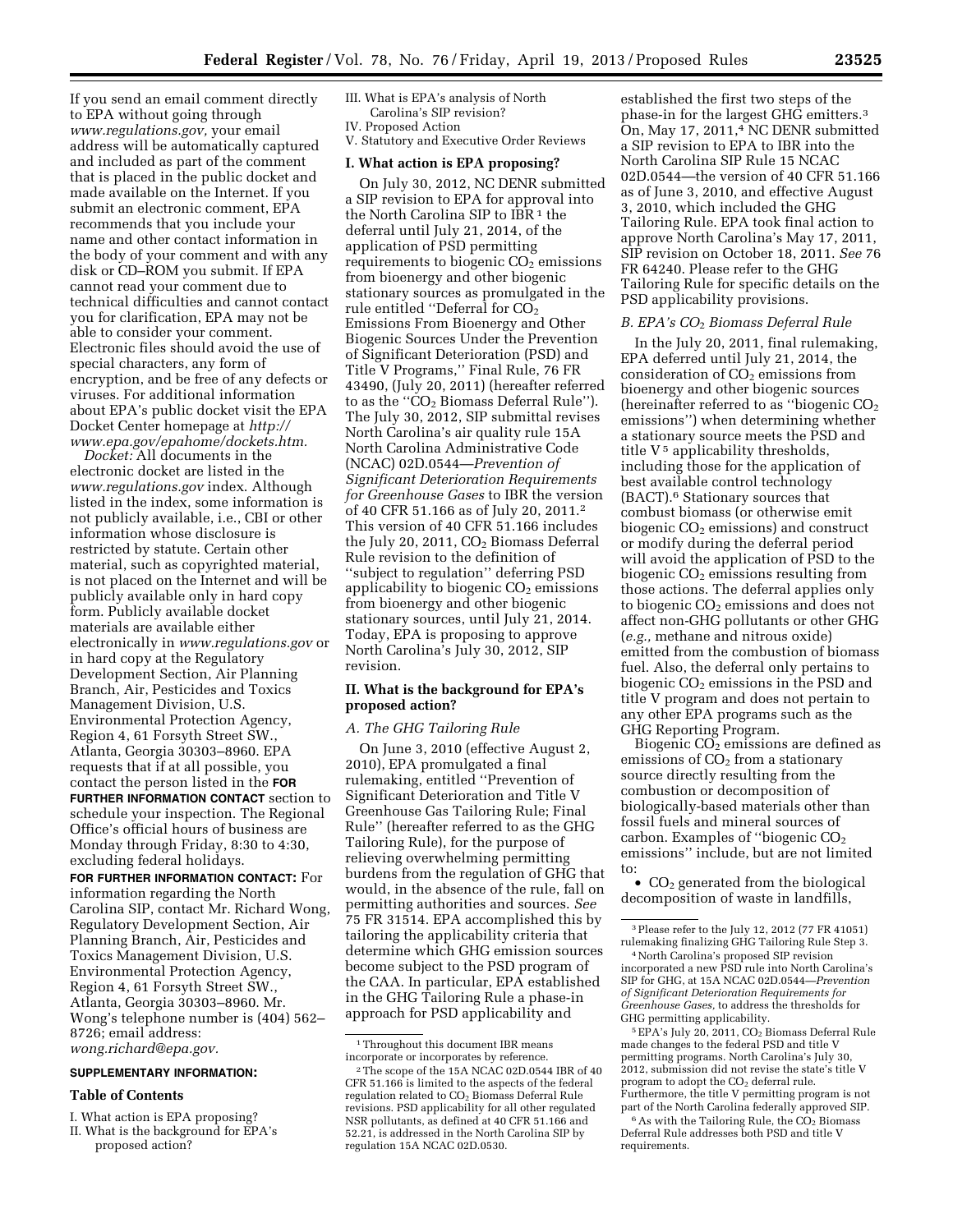wastewater treatment, or manure management processes;

•  $CO<sub>2</sub>$  from the combustion of biogas collected from biological decomposition of waste in landfills, wastewater treatment, or manure management processes;

•  $CO<sub>2</sub>$  from fermentation during ethanol production or other industrial fermentation processes;

•  $CO<sub>2</sub>$  from combustion of the biological fraction of municipal solid waste or biosolids;

•  $CO<sub>2</sub>$  from combustion of the biological fraction of tire-derived fuel; and,

•  $CO<sub>2</sub>$  derived from combustion of biological material, including all types of wood and wood waste, forest residue, and agricultural material.

The deferral is intended to be a temporary measure, in effect for no more than three years, to allow the Agency time to conduct detailed examination of the science and technical issues related to accounting for biogenic  $CO<sub>2</sub>$  emissions, and determine what, if any, treatment of biogenic  $CO<sub>2</sub>$  emissions should be in the PSD and title V program. The biomass deferral rule is not EPA's final determination on the treatment of biogenic  $CO<sub>2</sub>$  emissions in those programs. The Agency plans to complete its science and technical review and any follow-on rulemakings within the three-year deferral period and further believes that three years is ample time to complete these tasks. It is possible that the subsequent rulemaking, depending on the nature of EPA's determinations, would supersede the biomass deferral rulemaking and become effective in fewer than three years. In that event, North Carolina may revise its SIP accordingly.

EPA's final biomass deferral rule is an interim deferral for biogenic CO2 emissions only and does not relieve sources of the obligation to meet the PSD and title V permitting requirements for other pollutant emissions that are otherwise applicable to the source during the deferral period or that may be applicable to the source at a future date pending the results of EPA's study and subsequent rulemaking action. This means, for example, that if the deferral is applicable to biogenic  $CO<sub>2</sub>$  emissions from a particular source during the three-year effective period and the study and future rulemaking do not provide for a permanent exemption from PSD and title V permitting requirements for the biogenic  $CO<sub>2</sub>$  emissions from a source with particular characteristics, then the deferral would end for that type of source and its biogenic  $CO<sub>2</sub>$ emissions would have to be

appropriately considered in any applicability determinations that the source may need to conduct for future stationary source permitting purposes, consistent with that subsequent rulemaking and the final GHG Tailoring Rule (*e.g.,* a major source determination for title V purposes or a major modification determination for PSD purposes). EPA also wishes to clarify that the Agency does not require that a PSD permit issued during the deferral period be amended or that any PSD requirements in a PSD permit existing at the time the deferral took effect, such as BACT limitations, be revised or removed from an effective PSD permit for any reason related to the deferral or when the deferral period expires.

40 CFR 52.21(w) requires that any PSD permit shall remain in effect, unless and until it expires or it is rescinded, under the limited conditions specified in that provision. Thus, a PSD permit that is issued to a source while the deferral was effective need not be reopened or amended if the source is no longer eligible to exclude its biogenic  $CO<sub>2</sub>$  emissions from PSD applicability after the deferral expires. However, if such a source undertakes a modification that could potentially require a PSD permit and the source is not eligible to continue excluding its biogenic  $CO<sub>2</sub>$ emissions after the deferral expires, the source will need to consider its biogenic  $CO<sub>2</sub>$  emissions in assessing whether it needs a PSD permit to authorize the modification.

Any future actions to modify, shorten, or make permanent the deferral for biogenic sources are beyond the scope of the biomass deferral action and this proposed approval of the deferral into the North Carolina SIP, and will be addressed through subsequent rulemaking. The results of EPA's review of the science related to net atmospheric impacts of biogenic  $CO<sub>2</sub>$  and the framework to properly account for such emissions in title V and PSD permitting program based on the study are prospective and unknown. Thus, EPA is unable to predict which biogenic  $CO<sub>2</sub>$ sources, if any, currently subject to the deferral as incorporated into the North Carolina SIP would be subject to any permanent exemptions or which currently deferred sources would be potentially required to account for their emissions in the future rulemaking EPA has committed to undertake for such purposes in three or fewer years. Only in that rulemaking can EPA address the question of extending the deferral or putting in place requirements that would have the equivalent effect on sources covered by the biomass deferral. Once that rulemaking has occurred,

North Carolina may address related revisions to its SIP.

## **III. What is EPA's analysis of North Carolina's SIP revision?**

North Carolina's PSD program consists of Rule 15A NCAC 2D.0530— *Prevention of Significant Deterioration*  and 15A NCAC 02D.0544—*Prevention of Significant Deterioration Requirements for Greenhouse Gases,*  both of which IBR the provisions for the preconstruction PSD review process as published at 40 CFR 51.166. Rule15A NCAC 2D.0530 applies to major stationary sources having the potential to emit at least 100-tons per year (tpy) or 250-tpy or more of a regulated NSR pollutant, depending on the type of source or modifications constructing in areas designated attainment or unclassifiable with respect to the national ambient air quality standards. Rule 15A NCAC 02D.0544 (the subject of this proposed rulemaking) only applies to GHG-emitting sources.

In the July 20, 2011,  $CO<sub>2</sub>$  Biomass Deferral Rule, similar to the approach with the Tailoring Rule, EPA incorporated the biomass deferral into the federal PSD program by amending the definition of ''subject to regulation'' under 40 CFR 51.166 and 52.21, respectively. North Carolina's July 30, 2012, SIP revision IBR into the North Carolina SIP 40 CFR 51.166 as of July 20, 2011, which includes the  $CO<sub>2</sub>$ Biomass Deferral revision to the definition of ''subject to regulation'' deferring, until July 21, 2014, PSD applicability to biogenic  $CO<sub>2</sub>$  emissions from bioenergy and other biogenic stationary sources. These changes to North Carolina's Rule 15A NCAC 02D.0544 became state effective on January 28, 2011. EPA is proposing to approve these changes to North Carolina's Rule 15A NCAC 02D.0544 to update the State's existing SIP-approved PSD program to be consistent with federal NSR regulations respecting the CO2 Biomass Deferral Rule (at 40 CFR 51.166), and the CAA.

## **IV. Proposed Action**

EPA is proposing to approve North Carolina's July 30, 2012, SIP revision to IBR changes to federal PSD regulations at 40 CFR 51.166 promulgated in the June 3, 2010, CO<sub>2</sub> Biomass Deferral Rule. EPA has made the preliminary determination that this SIP revision, with regard to the aforementioned proposed actions, is approvable because it is consistent with section 110 of the CAA and EPA NSR permitting regulations.